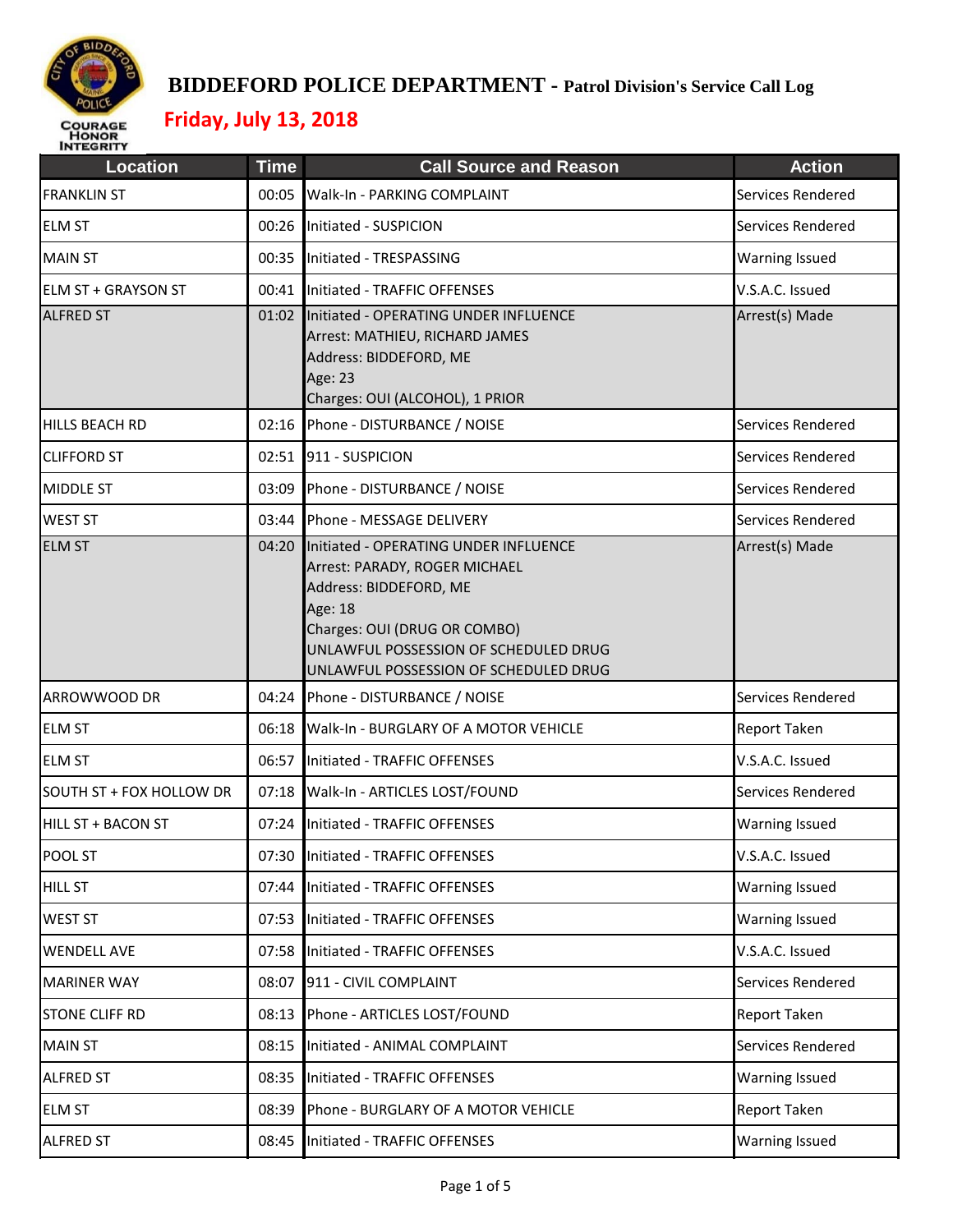

| <b>Location</b>         | <b>Time</b> | <b>Call Source and Reason</b>                                                                                                                                                                | <b>Action</b>           |
|-------------------------|-------------|----------------------------------------------------------------------------------------------------------------------------------------------------------------------------------------------|-------------------------|
| <b>ALFRED ST</b>        | 08:55       | Radio - PAPERWORK                                                                                                                                                                            | Paperwork Served        |
| <b>ALFRED ST</b>        |             | 09:04 Initiated - TRAFFIC OFFENSES                                                                                                                                                           | <b>Warning Issued</b>   |
| <b>ALFRED ST</b>        |             | 09:15 Initiated - DRUG BOX                                                                                                                                                                   | Services Rendered       |
| <b>ELM ST</b>           |             | 09:21 Initiated - TRAFFIC OFFENSES                                                                                                                                                           | V.S.A.C. Issued         |
| <b>MAIN ST</b>          |             | 09:39 911 - SUSPICION                                                                                                                                                                        | Services Rendered       |
| <b>ELM ST</b>           | 09:39       | Initiated - TRAFFIC OFFENSES                                                                                                                                                                 | V.S.A.C. Issued         |
| <b>GRAHAM ST</b>        |             | 09:55 911 - 911 MISUSE                                                                                                                                                                       | <b>Warning Issued</b>   |
| <b>HAZEL ST</b>         | 10:02       | Phone - TRESPASSING                                                                                                                                                                          | <b>Negative Contact</b> |
| <b>MAIN ST</b>          |             | 10:04 Initiated - ANIMAL COMPLAINT                                                                                                                                                           | Services Rendered       |
| POOL ST                 |             | 10:16 Walk-In - CHECK WELFARE                                                                                                                                                                | <b>Negative Contact</b> |
| <b>ALFRED ST</b>        |             | 10:18 Walk-In - TRESPASSING                                                                                                                                                                  | Services Rendered       |
| <b>GRAHAM ST</b>        |             | 10:35 Radio - PAPERWORK                                                                                                                                                                      | Paperwork Not Served    |
| Vicinity of: JUDGE ST   | 10:39       | Phone - SUSPICION                                                                                                                                                                            | Report Taken            |
| <b>ALFRED ST</b>        | 10:44       | Phone - PAPERWORK                                                                                                                                                                            | Services Rendered       |
| <b>ELM ST</b>           |             | 10:45 911 - 911 MISUSE                                                                                                                                                                       | Services Rendered       |
| <b>ALFRED ST</b>        |             | 11:04 Phone - PAPERWORK<br>Summons: RICHARD, BRETT J<br>Address: SANFORD, ME<br>Age: 34<br>Charges: VIOLATING CONDITION OF RELEASE<br>THEFT BY UNAUTHORIZED TAKING OR TRANSFER - SHOPLIFTING | Services Rendered       |
| <b>ANDREWS RD</b>       |             | 11:12 911 - 911 MISUSE                                                                                                                                                                       | <b>Negative Contact</b> |
| <b>BROOK ST</b>         | 11:16       | 911 - ANIMAL COMPLAINT                                                                                                                                                                       | <b>Citation Issued</b>  |
| <b>WENTWORTH ST</b>     |             | 11:17 Phone - MENTAL ILLNESS CASES                                                                                                                                                           | Services Rendered       |
| <b>ELM ST</b>           |             | 11:20 Phone - THEFT                                                                                                                                                                          | <b>Report Taken</b>     |
| <b>ALFRED ST</b>        | 11:23       | Walk-In - COURT ORDERED CHECK IN                                                                                                                                                             | Services Rendered       |
| DARTMOUTH ST            |             | 11:26 911 - 911 MISUSE                                                                                                                                                                       | Services Rendered       |
| <b>CUTTS ST</b>         |             | 11:31 Walk-In - ARTICLES LOST/FOUND                                                                                                                                                          | <b>Report Taken</b>     |
| <b>MAY ST</b>           | 12:09       | Initiated - TRAFFIC OFFENSES                                                                                                                                                                 | <b>Warning Issued</b>   |
| <b>MAIN ST</b>          |             | 12:13 Initiated - ANIMAL COMPLAINT                                                                                                                                                           | Services Rendered       |
| ALFRED ST + EDWARDS AVE | 12:40       | Initiated - TRAFFIC OFFENSES                                                                                                                                                                 | V.S.A.C. Issued         |
| <b>HILL ST</b>          |             | 12:46 Phone - SUSPICION                                                                                                                                                                      | Services Rendered       |
| <b>MAIN ST</b>          | 13:09       | Initiated - ANIMAL COMPLAINT                                                                                                                                                                 | Services Rendered       |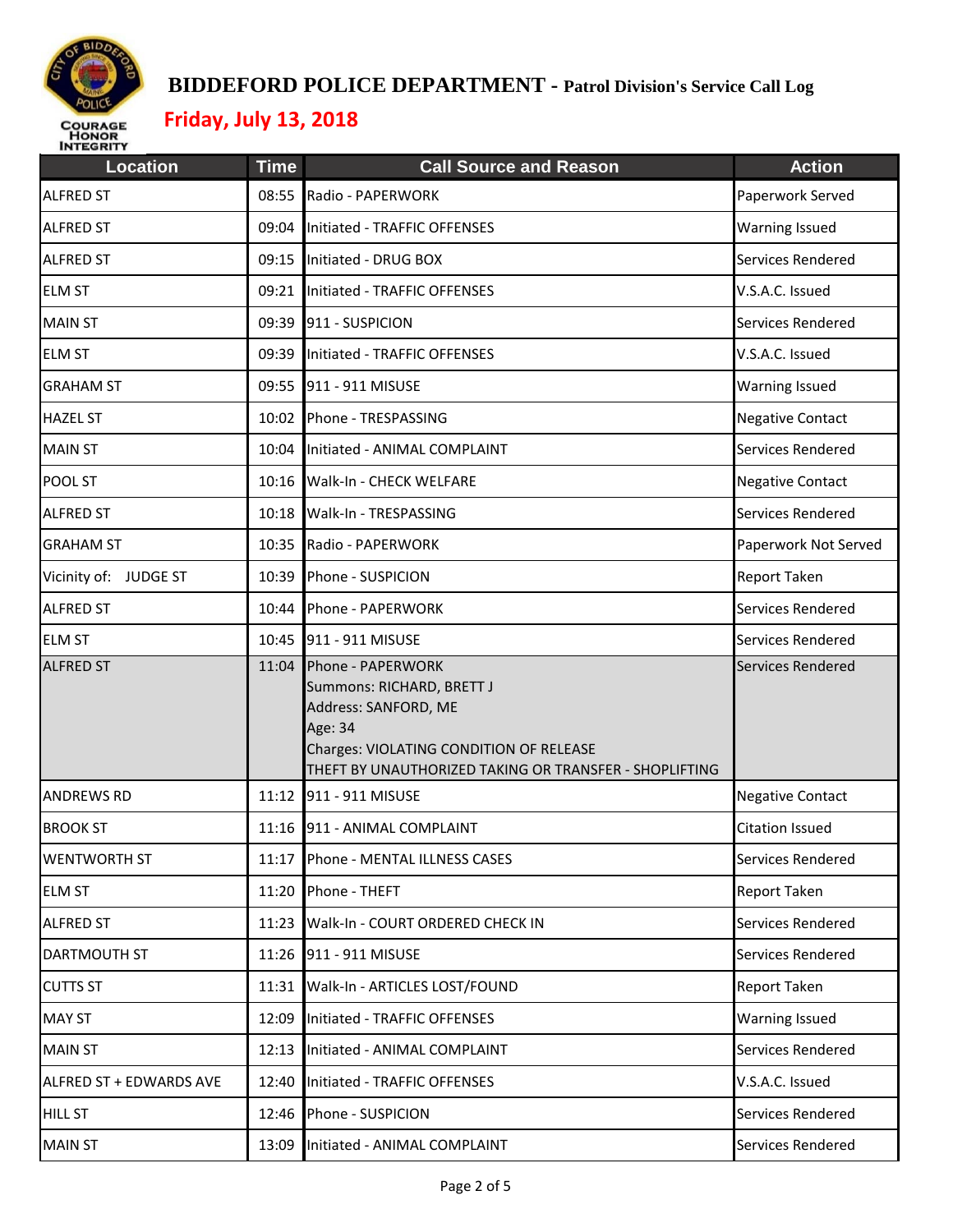

| <b>Location</b>               | <b>Time</b> | <b>Call Source and Reason</b>                                                                                                                                                                  | <b>Action</b>           |
|-------------------------------|-------------|------------------------------------------------------------------------------------------------------------------------------------------------------------------------------------------------|-------------------------|
| <b>HILL ST</b>                | 13:46       | Initiated - TRAFFIC OFFENSES                                                                                                                                                                   | <b>Warning Issued</b>   |
| <b>ELM ST</b>                 |             | 13:56 Initiated - TRAFFIC OFFENSES                                                                                                                                                             | <b>Warning Issued</b>   |
| <b>SHOPS WAY</b>              |             | 13:56 Phone - FORGERY/COUNTERFEIT BILL                                                                                                                                                         | Report Taken            |
| PRECOURT ST + MOUNTAIN RD     |             | 14:06 Initiated - TRAFFIC OFFENSES                                                                                                                                                             | <b>Warning Issued</b>   |
| <b>WESTERN AVE</b>            |             | 14:12 Phone - BURGLARY OF A MOTOR VEHICLE                                                                                                                                                      | Report Taken            |
| <b>VINE ST</b>                | 14:13       | Initiated - ASSIST PD AGENCY                                                                                                                                                                   | Services Rendered       |
| <b>SOUTH ST + GLENVIEW DR</b> |             | 14:32 Initiated - TRAFFIC OFFENSES                                                                                                                                                             | V.S.A.C. Issued         |
| <b>RIVER RD</b>               | 14:41       | Initiated - TRAFFIC OFFENSES                                                                                                                                                                   | <b>Warning Issued</b>   |
| <b>RIVER RD</b>               |             | 14:45 Initiated - TRAFFIC OFFENSES                                                                                                                                                             | <b>Warning Issued</b>   |
| <b>HILLS BEACH RD</b>         |             | 14:50 Phone - 911 MISUSE                                                                                                                                                                       | Services Rendered       |
| <b>SOUTH ST</b>               | 14:50       | Initiated - TRAFFIC OFFENSES                                                                                                                                                                   | <b>Warning Issued</b>   |
| <b>SOUTH ST + RIVER RD</b>    |             | 15:05 Initiated - TRAFFIC OFFENSES                                                                                                                                                             | V.S.A.C. Issued         |
| <b>ACORN ST</b>               | 15:13       | Other - ARTICLES LOST/FOUND                                                                                                                                                                    | Report Taken            |
| <b>SOUTH ST + HAYFIELD RD</b> | 15:27       | Initiated - TRAFFIC OFFENSES                                                                                                                                                                   | <b>Warning Issued</b>   |
| <b>SOUTH ST</b>               | 15:34       | Initiated - TRAFFIC OFFENSES                                                                                                                                                                   | V.S.A.C. Issued         |
| <b>SOUTH ST</b>               | 15:49       | Initiated - TRAFFIC OFFENSES                                                                                                                                                                   | Warning Issued          |
| <b>MAIN ST</b>                | 15:54       | Initiated - PRO-ACTIVE DV RESPONSE TEAM                                                                                                                                                        | <b>Negative Contact</b> |
| <b>MIDDLE ST</b>              |             | 15:55 Initiated - PRO-ACTIVE DV RESPONSE TEAM                                                                                                                                                  | NO VIOLATION            |
| SOUTH ST + FOX HOLLOW DR      | 15:58       | Initiated - TRAFFIC OFFENSES                                                                                                                                                                   | V.S.A.C. Issued         |
| <b>BIRCHWOOD LN</b>           |             | 16:06 Phone - ALL OTHER                                                                                                                                                                        | Services Rendered       |
| <b>ST MARYS ST</b>            | 16:11       | Phone - DISTURBANCE / NOISE                                                                                                                                                                    | <b>Negative Contact</b> |
| SOUTH ST + HAYFIELD RD        |             | 16:13 Initiated - TRAFFIC OFFENSES                                                                                                                                                             | <b>Warning Issued</b>   |
| <b>SOUTH ST + GLENVIEW DR</b> |             | 16:18 Initiated - TRAFFIC OFFENSES                                                                                                                                                             | <b>Warning Issued</b>   |
| <b>ALFRED ST</b>              | 16:18       | Phone - COURT ORDERED CHECK IN                                                                                                                                                                 | Services Rendered       |
| <b>ALFRED ST</b>              | 16:19       | Walk-In - COURT ORDERED CHECK IN                                                                                                                                                               | Services Rendered       |
| <b>RIVER RD</b>               |             | 16:26 Initiated - TRAFFIC OFFENSES<br>Summons: THIBODEAU, RILEY PAUL<br>Address: EAST PARSONSFIELD, ME<br>Age: 19<br>Charges: OPERATE VEHICLE WITHOUT LICENSE<br><b>ATTACHING FALSE PLATES</b> | <b>Citation Issued</b>  |
| <b>ALFRED ST</b>              | 16:27       | Phone - TRESPASSING                                                                                                                                                                            | Services Rendered       |
| <b>GREEN ST</b>               |             | 16:39 Phone - SUSPICION                                                                                                                                                                        | <b>Negative Contact</b> |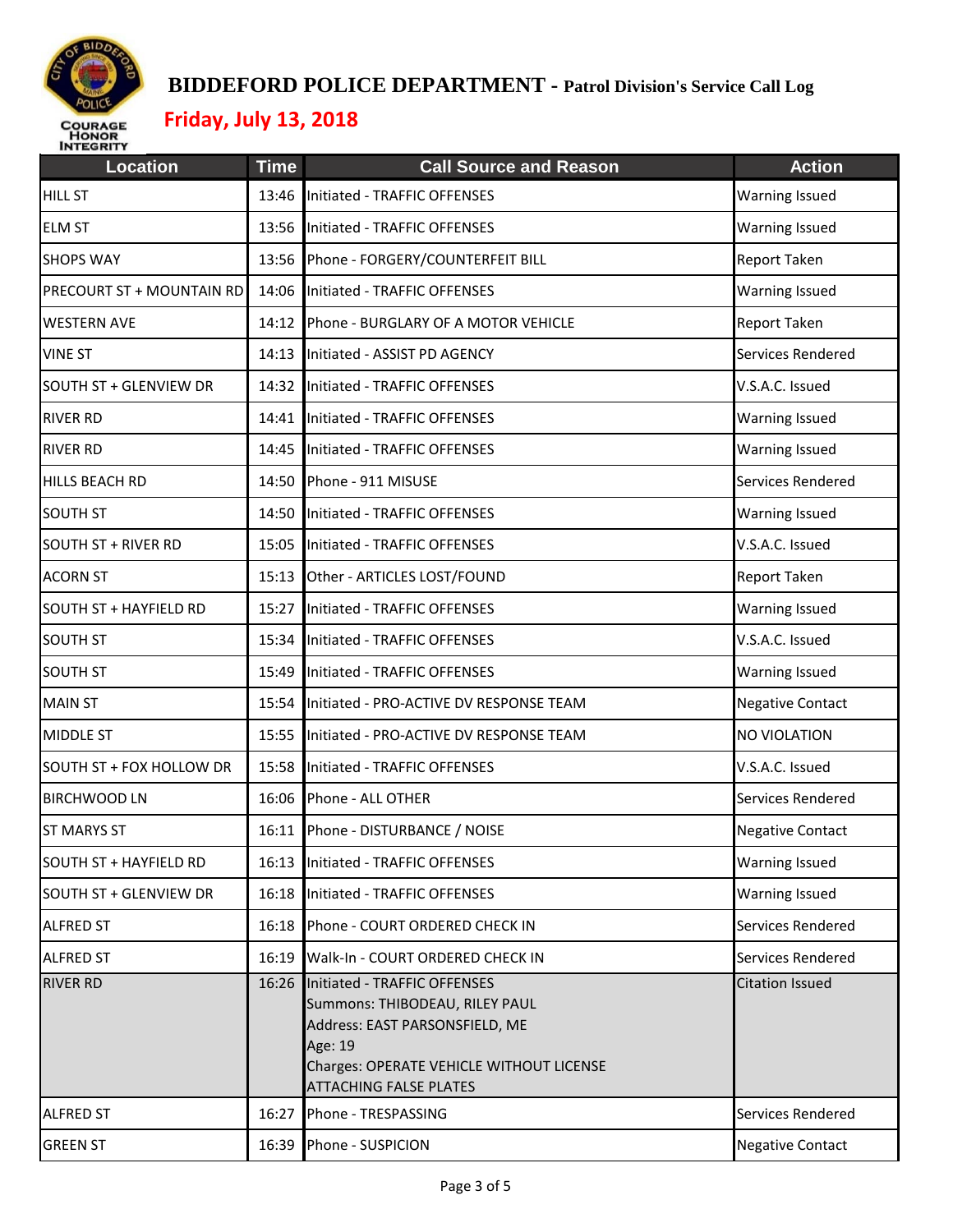

| <b>Location</b>      | <b>Time</b> | <b>Call Source and Reason</b>                                                                                                           | <b>Action</b>                  |
|----------------------|-------------|-----------------------------------------------------------------------------------------------------------------------------------------|--------------------------------|
| <b>SOUTH ST</b>      |             | 17:25 Initiated - TRAFFIC OFFENSES                                                                                                      | Warning Issued                 |
| POOL ST              |             | 17:28 Phone - SUSPICION                                                                                                                 | Services Rendered              |
| <b>SOUTH ST</b>      |             | 17:33 Initiated - TRAFFIC OFFENSES                                                                                                      | <b>Warning Issued</b>          |
| <b>SOUTH ST</b>      | 17:40       | Initiated - TRAFFIC OFFENSES                                                                                                            | <b>Warning Issued</b>          |
| <b>WEST ST</b>       |             | 17:40 Phone - DOMESTIC COMPLAINTS                                                                                                       | Report Taken                   |
| <b>MARBLEHEAD LN</b> | 17:41       | Phone - DRUNKENNESS                                                                                                                     | Gone On Arrival                |
| <b>SOUTH ST</b>      |             | 17:45 Initiated - TRAFFIC OFFENSES                                                                                                      | <b>Warning Issued</b>          |
| <b>ALFRED ST</b>     | 18:00       | Other - TRESPASSING                                                                                                                     | Services Rendered              |
| <b>PINE ST</b>       |             | 18:05 Phone - ASSAULT                                                                                                                   | Services Rendered              |
| <b>ALFRED ST</b>     | 18:17       | Walk-In - COURT ORDERED CHECK IN                                                                                                        | Services Rendered              |
| <b>ALFRED ST</b>     |             | 18:24 911 - 911 MISUSE                                                                                                                  | No Action Required             |
| POOL ST              | 18:24       | 911 - DOMESTIC COMPLAINTS                                                                                                               | Services Rendered              |
| <b>SOUTH ST</b>      |             | 18:32 Phone - SUSPICION                                                                                                                 | Services Rendered              |
| <b>ALFRED ST</b>     | 18:40       | Walk-In - COURT ORDERED CHECK IN                                                                                                        | Services Rendered              |
| <b>MASON ST</b>      |             | 18:45 Phone - ARTICLES LOST/FOUND                                                                                                       | Services Rendered              |
| <b>LINCOLN ST</b>    | 18:48       | 911 - 911 MISUSE                                                                                                                        | Services Rendered              |
| <b>MAIN ST</b>       |             | 18:49 Phone - ASSAULT                                                                                                                   | Report Taken                   |
| <b>ELM ST</b>        | 18:50       | Phone - SHOPLIFTING<br>Summons: STOKES, SHAVON<br>Address: BOSTON, MA<br>Age: 27<br>Charges: THEFT BY UNAUTHORIZED TAKING OR TRANSFER   | <b>Citation Issued</b>         |
| <b>ELM ST</b>        | 18:50       | Phone - SHOPLIFTING<br>Summons: PERKINS, TIFFANY<br>Address: BOSTON, MA<br>Age: 26<br>Charges: THEFT BY UNAUTHORIZED TAKING OR TRANSFER | <b>Citation Issued</b>         |
| <b>LINCOLN ST</b>    | 18:51       | 911 - 911 MISUSE                                                                                                                        | No Action Required             |
| <b>EMERY ST</b>      | 18:52       | Walk-In - SUSPICION                                                                                                                     | Services Rendered              |
| <b>CENTER ST</b>     | 18:54       | Phone - ANIMAL COMPLAINT                                                                                                                | Services Rendered              |
| <b>HILL ST</b>       | 19:06       | Phone - ASSIST PD AGENCY                                                                                                                | Services Rendered              |
| <b>CLEAVES ST</b>    | 19:10       | Phone - MESSAGE DELIVERY                                                                                                                | <b>Negative Contact</b>        |
| <b>PINE ST</b>       | 19:17       | 911 - JUVENILE OFFENSES                                                                                                                 | <b>Transported to Hospital</b> |
| <b>ELM ST</b>        |             | 19:17 Phone - DISTURBANCE / NOISE                                                                                                       | Gone On Arrival                |
| <b>BOULDER WAY</b>   |             | 19:27 Phone - THEFT                                                                                                                     | <b>Citation Issued</b>         |